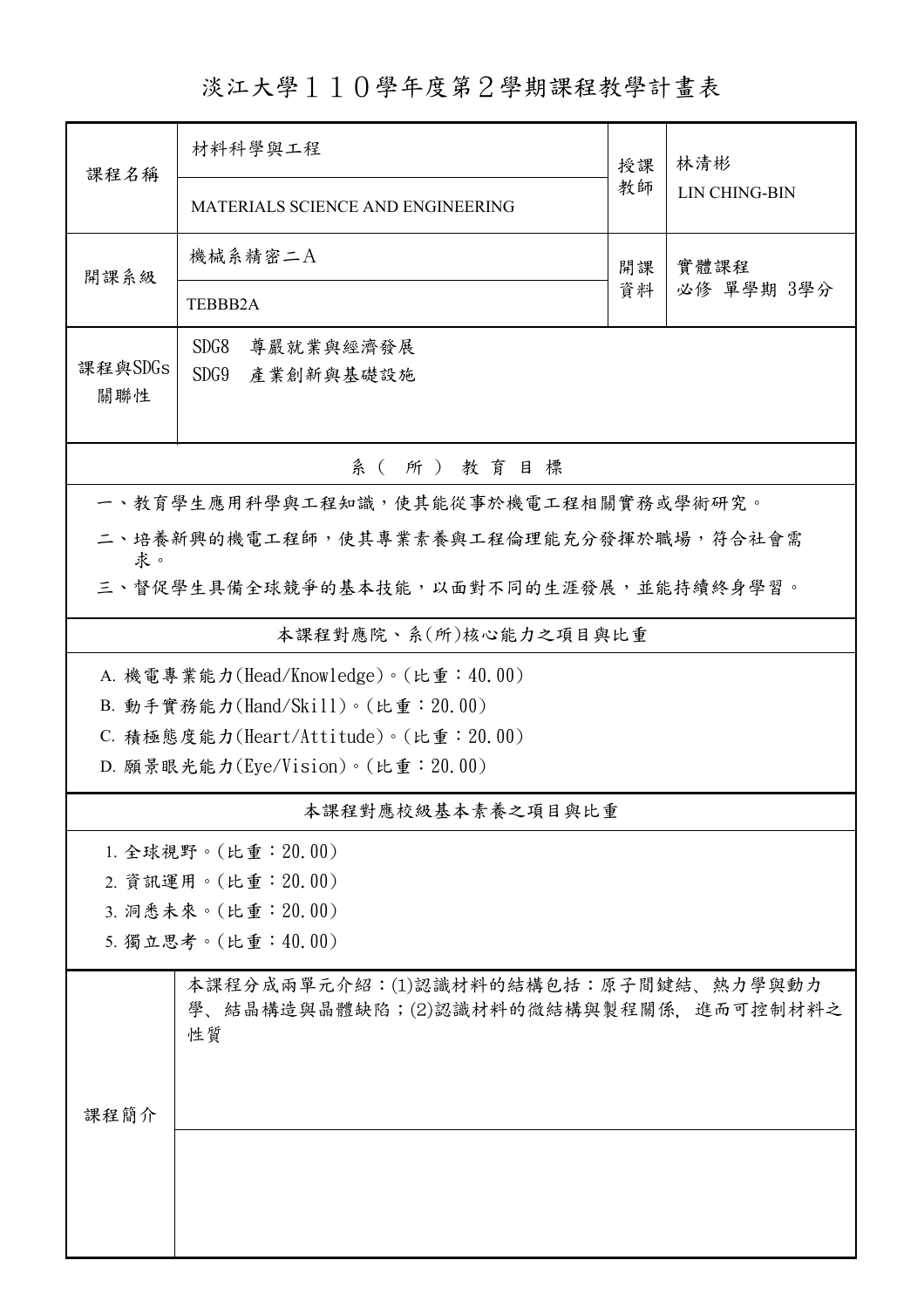|                | The course is organized into two parts $:(1)$ Fundamentals, focuses on the<br>structure of engineering materials. Important topics include atomic<br>bonding, thermodynamics and kinetics, crystalline and<br>defects; (2)Microstructural development, the important processing variables<br>of temperature, composition, and time are introduced, along with methods for |                |            |                                                                                                                                                                                                                                                                                                                                                           |                   |  |  |  |  |
|----------------|---------------------------------------------------------------------------------------------------------------------------------------------------------------------------------------------------------------------------------------------------------------------------------------------------------------------------------------------------------------------------|----------------|------------|-----------------------------------------------------------------------------------------------------------------------------------------------------------------------------------------------------------------------------------------------------------------------------------------------------------------------------------------------------------|-------------------|--|--|--|--|
|                | controlling the structure of a material on the microscopic level.                                                                                                                                                                                                                                                                                                         |                |            |                                                                                                                                                                                                                                                                                                                                                           |                   |  |  |  |  |
|                | 本課程教學目標與認知、情意、技能目標之對應                                                                                                                                                                                                                                                                                                                                                     |                |            |                                                                                                                                                                                                                                                                                                                                                           |                   |  |  |  |  |
|                | 將課程教學目標分別對應「認知(Cognitive)」、「情意(Affective)」與「技能(Psychomotor)」<br>的各目標類型。                                                                                                                                                                                                                                                                                                   |                |            |                                                                                                                                                                                                                                                                                                                                                           |                   |  |  |  |  |
|                | 一、認知(Cognitive):著重在該科目的事實、概念、程序、後設認知等各類知識之學習。<br>二、情意(Affective):著重在該科目的興趣、倫理、態度、信念、價值觀等之學習。<br>三、技能(Psychomotor):著重在該科目的肢體動作或技術操作之學習。                                                                                                                                                                                                                                    |                |            |                                                                                                                                                                                                                                                                                                                                                           |                   |  |  |  |  |
| 序<br>號         |                                                                                                                                                                                                                                                                                                                                                                           | 教學目標(中文)       |            | 教學目標(英文)                                                                                                                                                                                                                                                                                                                                                  |                   |  |  |  |  |
|                | 1.學生能夠了解下列議題: 原子間<br>鍵結、熱力學與動力學、結晶構造<br>與晶體缺陷2.相平衡、相平衡<br>圖、相變態的動力學與微結構3.增<br>進學生有關材料科學與工程之英文<br>閲讀能力                                                                                                                                                                                                                                                                     |                |            | Students will be able to understand concepts<br>covered in the following topics: atomic<br>bonding thermodynamics and kinetics crystalline and<br>defects, the relationship between microstructure and<br>processing, and Enhancing students ability, to read<br>technical English especially in the methodology of<br>materials science and engineering. |                   |  |  |  |  |
|                | 教學目標之目標類型、核心能力、基本素養教學方法與評量方式                                                                                                                                                                                                                                                                                                                                              |                |            |                                                                                                                                                                                                                                                                                                                                                           |                   |  |  |  |  |
| 序號             | 目標類型                                                                                                                                                                                                                                                                                                                                                                      | 院、系(所)<br>核心能力 | 校級<br>基本素養 | 教學方法                                                                                                                                                                                                                                                                                                                                                      | 評量方式              |  |  |  |  |
|                | 認知                                                                                                                                                                                                                                                                                                                                                                        | <b>ABCD</b>    | 1235       | 講述、討論                                                                                                                                                                                                                                                                                                                                                     | 測驗、討論(含課<br>堂、線上) |  |  |  |  |
|                |                                                                                                                                                                                                                                                                                                                                                                           |                |            | 授課進度表                                                                                                                                                                                                                                                                                                                                                     |                   |  |  |  |  |
| 週<br>次         | 日期起訖                                                                                                                                                                                                                                                                                                                                                                      |                |            | 內 容 (Subject/Topics)                                                                                                                                                                                                                                                                                                                                      | 備註                |  |  |  |  |
| 1              | $111/02/21$ ~<br>111/02/25                                                                                                                                                                                                                                                                                                                                                | 課程介紹及材料分類      |            |                                                                                                                                                                                                                                                                                                                                                           |                   |  |  |  |  |
| $\overline{c}$ | $111/02/28$ ~<br>111/03/04                                                                                                                                                                                                                                                                                                                                                | 材料性質與應用        |            |                                                                                                                                                                                                                                                                                                                                                           |                   |  |  |  |  |
| 3              | $111/03/07$ ~<br>111/03/11                                                                                                                                                                                                                                                                                                                                                | 材料性質與應用        |            |                                                                                                                                                                                                                                                                                                                                                           |                   |  |  |  |  |
| 4              | $111/03/14$ ~<br>111/03/18                                                                                                                                                                                                                                                                                                                                                | 晶體結構           |            |                                                                                                                                                                                                                                                                                                                                                           |                   |  |  |  |  |
| 5              | $111/03/21$ ~<br>111/03/25                                                                                                                                                                                                                                                                                                                                                | 晶體點缺陷與擴散       |            |                                                                                                                                                                                                                                                                                                                                                           |                   |  |  |  |  |
| 6              | $111/03/28$ ~<br>111/04/01                                                                                                                                                                                                                                                                                                                                                | 晶體點缺陷與擴散       |            |                                                                                                                                                                                                                                                                                                                                                           |                   |  |  |  |  |
| 7              | 111/04/04<br>111/04/08                                                                                                                                                                                                                                                                                                                                                    | 晶體點缺陷與擴散       |            |                                                                                                                                                                                                                                                                                                                                                           |                   |  |  |  |  |
| 8              | $111/04/11$ ~<br>111/04/15                                                                                                                                                                                                                                                                                                                                                | 差排與塑性變形        |            |                                                                                                                                                                                                                                                                                                                                                           |                   |  |  |  |  |
| 9              | $111/04/18$ ~<br>111/04/22                                                                                                                                                                                                                                                                                                                                                | 教學觀週           |            |                                                                                                                                                                                                                                                                                                                                                           |                   |  |  |  |  |